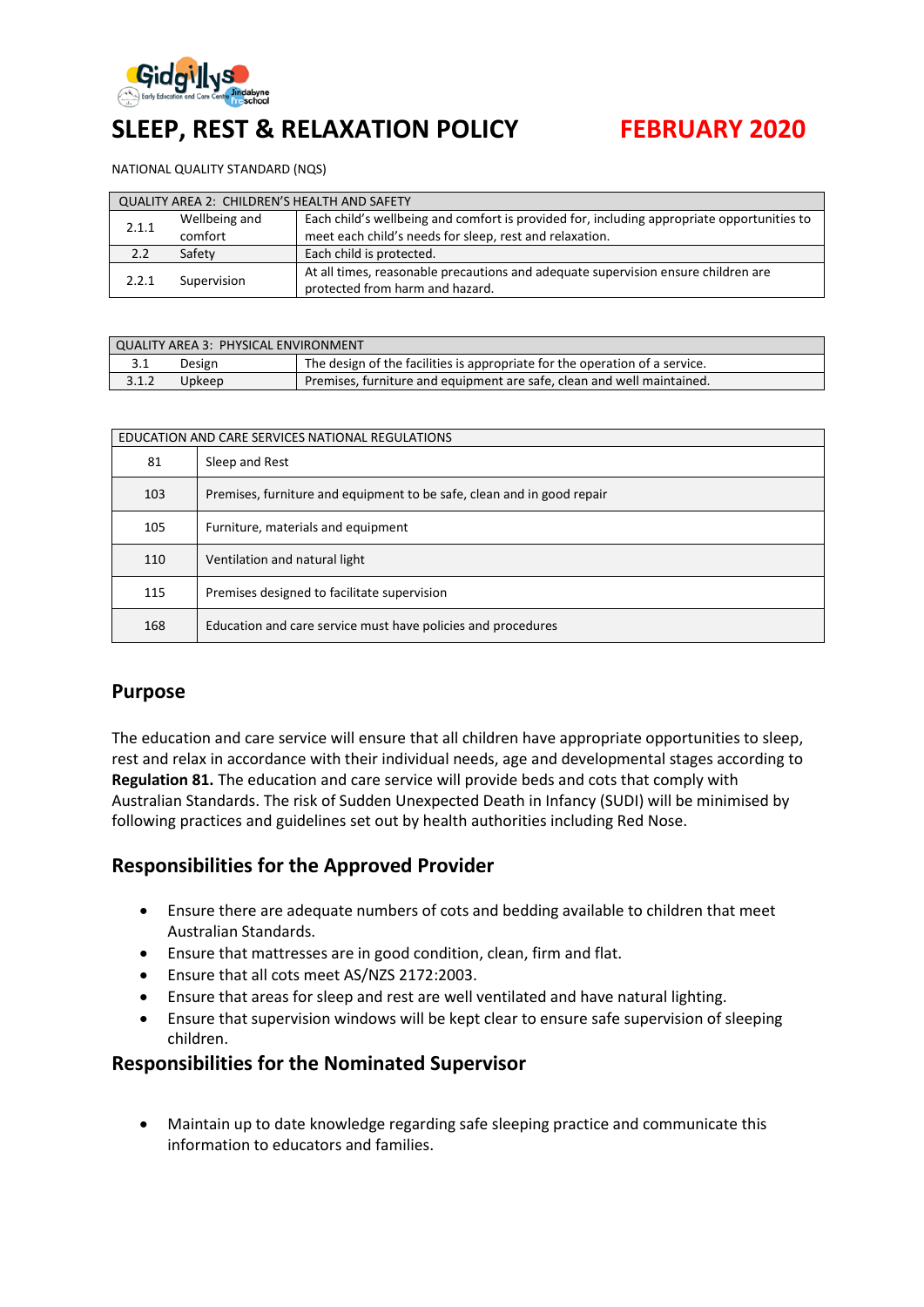

- Ensure the temperature of each room is between 20-23 degrees Celsius depending on weather and what the child is wearing.
- Ensure that there is cot checks checklists for each cot room and that regular checks are happening.
- Ensure that there is no blinds, curtains, cords, or electrical appliances close enough to the cots for the babies to reach.
- Take reasonable steps to ensure that the needs for sleep and rest of children being educated and cared for by the Service are met, having regard to the ages, development stages and individual needs of the children.
- Maintain up to date knowledge regarding safe sleeping practice and communicate this information to Educators and families.
- Ensure that sleeping infants are closely monitored and that all sleeping children are within hearing range and observed.
- Ensure the child's safety is always the priority.

### **Responsibilities for the Educators**

- Consult with families about children's sleep and rest needs. Educators will be sensitive to each child's needs so that sleep and rest times are a positive experience.
- Ensure that bed linen is clean and in good repair. Bed linen is for use by an individual child and will be washed before use by another child.
- Arrange children's beds and cots to allow easy access for children and staff.
- Arrange children's beds and cots to allow for appropriate air flow
- Create a relaxing atmosphere for resting children by playing relaxation music, reading stories, cultural reflection, turning off lights and ensuring children are comfortably clothed. The environment should be tranquil and calm for both educators and children. Educators will sit near resting children and support them by encouraging them to relax and listen to music or stories.
- Remember that children do not need to be "patted" to sleep. By providing a quiet, tranquil environment, children will choose to sleep if their body needs it. However, if a child would like to be patted that is ok as well.
- Encourage children to rest their bodies and minds for 20-30 minutes. If children are awake after this time, they will be provided quiet activities for the duration of rest time.
- Maintain adequate supervision ensuring that ratios are met at all times.
- Assess each child's circumstances and current health to determine whether higher supervision levels and checks may be required.
- Communicate with families about their child's sleeping or rest times and the service policy regarding sleep and rest times.
- Respect family preferences regarding sleep and rest and consider these daily while ensuring children feel safe and secure in the environment. Conversations with families may be necessary to remind families that children will neither be forced to sleep nor prevented from sleeping. Sleep and rest patterns will be recorded daily for families.
- Encourage children to dress appropriately for the room temperature when resting or sleeping. Lighter clothing is preferable, with children encouraged to remove shoes, jumpers, jackets and bulky clothing as well as jewellery included amber necklaces and other dangling items around the neck. The room temperature will be considered to ensure maximum comfort for the children.
- Ensure children rest/sleep with their beds/mattresses head to toe to minimise the risk of cross infection.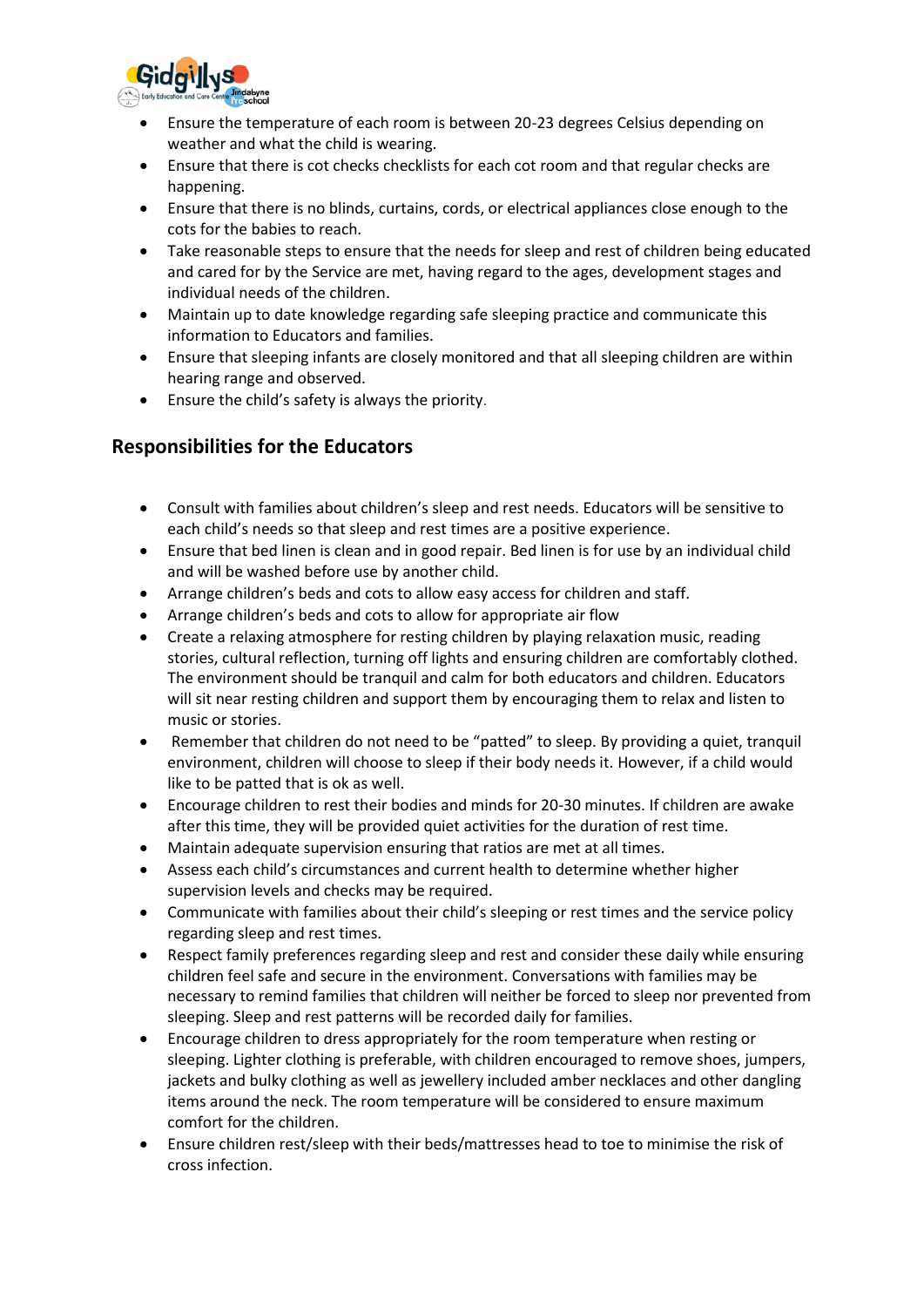

- Acknowledge children's emotions, feelings and fears regarding sleep/rest time.
- Develop positive relationships with children to assist in settling children confidently when sleeping and resting.

#### **Children in Cots**

- Give bottle-fed children their bottles before going to bed. Children will not be put in cots or in beds with bottles for dental hygiene purposes. Unless parents have notified us in writing they approve of a bottle in cot.
- Ensure that cot rooms and sleep rooms must have operational baby monitors on at all times.
- Observe children at 10-15-minute intervals while they sleep in these rooms. Educators must go into the rooms and physically see babies breathing. The educator will then officially record the time and initial.
- Ensure that cot mattresses are clean, firm and the correct size for the cot frame.
- Babies or children should not share cots or beds at any time.
- Make up cots to comply with Red Nose Safe Sleeping Guidelines. Babies will be placed on their backs to sleep, but they will be able to find their own sleeping position once baby is able to roll & change position. This is usually around 4-6months. No loose bedding is to be available to the child. Bed linens will be firmly tucked under the mattress to reduce the risk of a child covering their face. Put the baby's feet at the bottom of the cot so the baby cannot slip down under the covers. Tuck the baby in securely so bed linen is not loose. No doonas, duvets, pillows or cot bumpers will be placed in cots.
- Encourage the use of sleeping bags for babies. If they have fitted neck and armholes there is no risk for the child's face being covered. If baby is not being wrapped at home, this should not be introduced or practiced in care services.
- Securely lock cots sides into place to ensure children's safety.
- Be aware of manual handling practices when lifting babies in and out of cots.
- Participate in staff development about safe sleeping practices. The education and care service will access the Red Nose resource kit and provide information to families on safe sleeping practices.
- Babies should not be left in a bassinet, hammock, or pram/stroller to sleep, as these are not safe substitutes for a cot.
- Not elevate or tilt mattresses.

#### **Current Recommended Evidence-Based Practices**

| <b>Safe Sleeping Practices all ages</b>                                                                                                 | <b>Safe Sleeping Practices under 2</b>                                                                        |
|-----------------------------------------------------------------------------------------------------------------------------------------|---------------------------------------------------------------------------------------------------------------|
| Face should be uncovered                                                                                                                | Should be placed on their back when being settled.<br>If children roll after falling asleep, they can be left |
| A quiet place should be provided                                                                                                        | Ensure bedding is tucked in secure to ensure child<br>does not cover face should they roll                    |
| Sleep and rest equipment should be safe and free<br>from hazards                                                                        | Use lightweight wraps of cotton or muslin for<br>babies that are wrapped when sleeping                        |
| Adequate supervision of all children should be<br>considered when placing staff while children are<br>sleeping                          | Leave the arms free from wrapping once the startle<br>reflex disappears around 3 months of age                |
| Children should be closely monitored while<br>sleeping eg checking at regular intervals to ensure<br>breathing and colour of their skin | Discontinue using wraps when the baby can roll<br>from back to tummy to back again                            |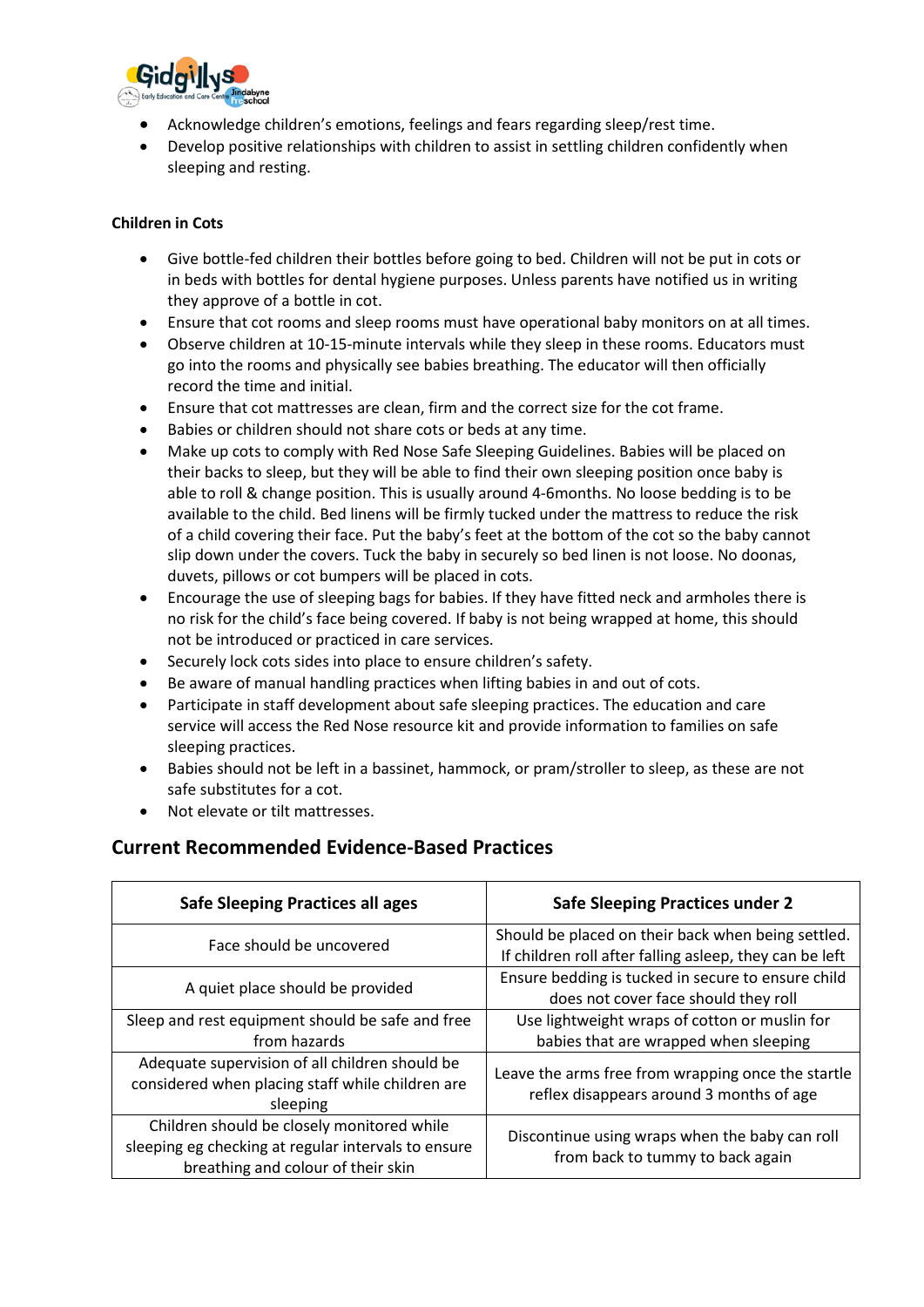

Young children should not be moved out of a cot too early nor should a child remain in a cot for too long. When a child is observed attempting to climb out of the cot with possible success, it is time to move them out of the cot

## **Safe Environment and Equipment**

| <b>Safe Cots</b>                                                                                                                                      | <b>Safe Mattresses</b>                                                                                                                              | <b>Safe Bedding</b>                                                                                                     | <b>Safe Placement</b>                                                                                               |
|-------------------------------------------------------------------------------------------------------------------------------------------------------|-----------------------------------------------------------------------------------------------------------------------------------------------------|-------------------------------------------------------------------------------------------------------------------------|---------------------------------------------------------------------------------------------------------------------|
| All cots sold in Australia<br>must meet the current<br>mandatory standards<br>for cots (AS/NZS 2172)<br>and should be labelled<br>as such             | Should be in good<br>condition. Clean, firm<br>and flat and fit the<br>base with not more<br>than a 20mm gap<br>between mattress,<br>sides and ends | Light bedding is the<br>preferred option.<br>Bedding should be<br>tucked into the<br>mattress to avoid<br>covering head | Ensure a safety check<br>of sleep and rest<br>environments is<br>undertaken on a<br>regular basis                   |
| All portable cots sold in<br>Australia must meet<br>the current mandatory<br>standards for cots<br>(AS/NZS 2195) and<br>should be labelled as<br>such | Use the mattress<br>provided in a portable<br>cot. Do not add<br>additional padding<br>over or under or<br>additional mattresses                    | Pillows, doonas, loose<br>bedding and fabric,<br>lamb wool, bumpers<br>and soft toys should<br>be removed from cots     | Keep heaters and<br>other electrical<br>appliances away from<br>the cot and reach of<br>the child                   |
| Bassinets, hammocks<br>and prams/strollers do<br>not carry safety codes<br>for sleep                                                                  | Remove plastic<br>packaging from<br>mattress                                                                                                        | Soft and or puffy<br>bedding in cots is not<br>necessary                                                                | Ensure hanging cords<br>or strings from blinds,<br>curtains, mobiles or<br>electrical devises are<br>away from cots |
|                                                                                                                                                       | Waterproof mattress<br>protectors should be<br>strong, not torn and<br>fit tightly                                                                  |                                                                                                                         | Lodge a report if any<br>hazards are reported                                                                       |
|                                                                                                                                                       | Mattresses should not<br>be elevated or tilted                                                                                                      |                                                                                                                         | Do not use electric<br>blankets hot water<br>bottles or wheat bags<br>in cots                                       |

### **Babies and Toddlers**

- Babies should be placed on their back to sleep when first being settled.
- If a medical condition exists that prevents a baby from being placed on their back, the alternative practice should be confirmed in writing with the Service, by the child's medical practitioner.
- If a baby is wrapped when sleeping, consider the baby's stage of development
- If a dummy is being used, the dummy should be offered for all sleep periods.
- If a dummy falls out of a baby's mouth during sleep, it should not be re-inserted.
- Babies or young children should not be moved out of a cot into a bed too early; they should also not be kept in a cot for too long.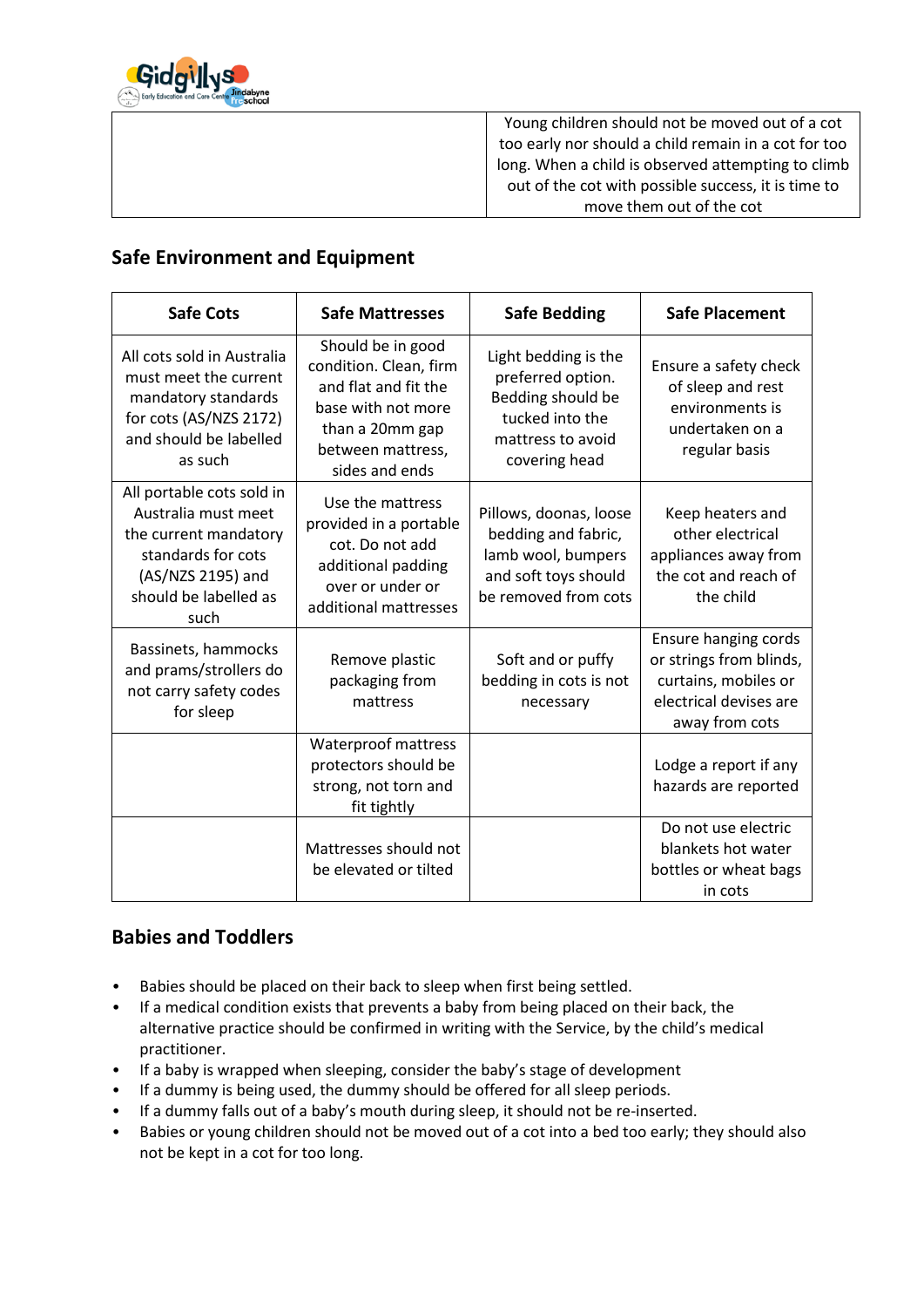

# **Definitions, Terms & Abbreviations**

| <b>Term</b> | <b>Meaning</b>                     |
|-------------|------------------------------------|
| SUDI        | Sudden Unexpected Death in Infancy |
| <b>SIDS</b> | Sudden Infant Death Syndrome       |

# **Related Statutory Obligations & Considerations**

**Australian Children's Education and Care Quality Authority (ACECQA)** http://www.acecqa.gov.au/ **Australian Competition & Consumer Commission** https://www.accc.gov.au/ and https://www.productsafety.gov.au/system/files/Keeping%20baby%20Safe\_0.pdf **Department of Education** http://www.dec.nsw.gov.au/what-we-offer/regulation-and-accreditation/early-childhoodeducation-care **Early Years Learning Framework (EYLF)** http://files.acecqa.gov.au/files/National-Quality-Framework-Resources-Kit/belonging being and becoming the early years learning framework for australia.pdf **Education and Care Services National Regulations 2011**  http://www.legislation.nsw.gov.au/#/view/regulation/2011/653 **Children (Education and Care Services National Law Application) Act 2010** https://www.legislation.nsw.gov.au/acts/2010-104.pdf **National Quality Framework (NQF)** http://acecqa.gov.au/national-quality-framework/ **Red Nose** https://rednose.com.au/section/safe-sleeping https://rednose.com.au/article/what-is-a-safe-cot

### **Related Telephone Numbers**

- Early Childhood Directorate 1800-619-113
- Department of Health 1800-020-103
- Kidsafe 9845-0890
- Rednose 1300 998 698

#### **Amendment History**

| <b>Date</b>                    | <b>Amendment</b>   | <b>Notes of amendment</b> |
|--------------------------------|--------------------|---------------------------|
| $12th$ July 2018               | Policy created     |                           |
| $2nd$ May 2019                 | Reviewed           | -No changes made          |
| 20 <sup>th</sup> February 2020 | Reviewed & amended | -Additional Points Added  |
|                                |                    | -Grammar errors fixed     |
|                                |                    | -Formatting               |
|                                |                    | -NQS & Regulations Added  |